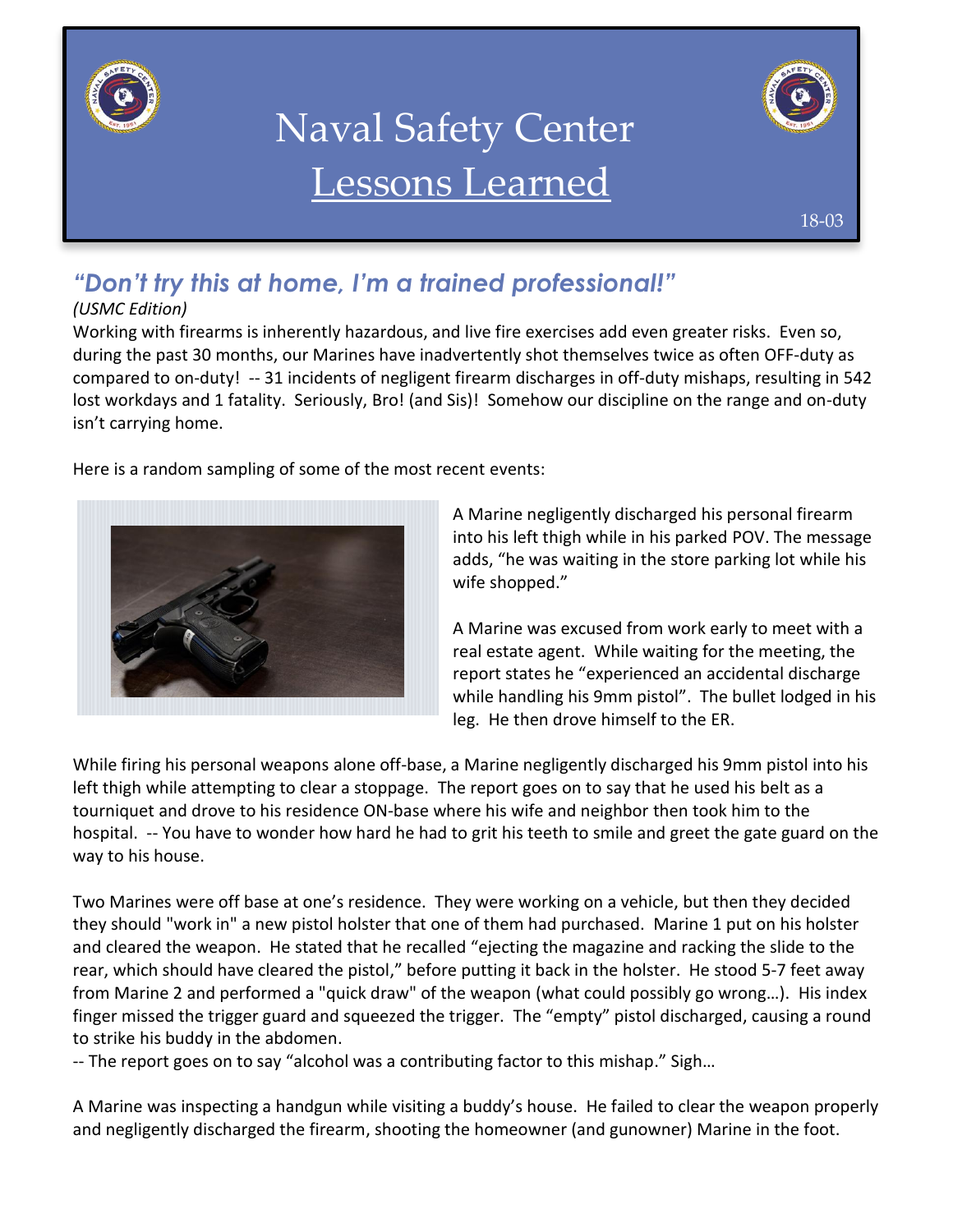A Marine was at his friend's house, where he was assessing a 9mm pistol (here we go again) belonging to a totally different friend. He accidently shot himself in the thigh.

A Marine went shooting at a local range. The next day he prepared to clean his weapon by removing the magazine and pulling the slide to the rear. He did not observe a round eject and he didn't visually inspect the chamber, but he "assumed the weapon to be in condition 4." Shortly thereafter he depressed the trigger in order to engage the slide release to disassemble the weapon, but instead (surprise!) shot himself clean through his left hand.

Marine 1 was watching the NCAA tournament at a fellow Marine's house. He did what any of us would do while watching basketball (right?), he decided to adjust the sights of his pistol. When he began to disassemble it, he shot himself in the left hand and knee.

A Marine was attending a party at a friend's house while on leave. The friend was waving a pistol around and negligently discharged it into the Marine's neck, exiting his back. The report simply states "during the party alcohol was present."

> *Factors* **Failure to use basic firearms Safety Rules**

#### *Lessons Learned:*

Sadly, none of these lessons are new. They are the same lessons we've learned over generations of firearms use. All of these incidents result from failing to follow the basic tenets of firearm safety. To borrow another quote, "Throw me a bone here!" Generally, there are four rules, but we'll stick to just two to keep it simple:

#### **1. Treat every firearm as if it is loaded.**

This includes:

- -A weapon you just loaded.
- -A weapon you just brought home from the range.
- -A weapon you just got out of your bag.
- -A weapon your buddy just handed you.
- -A weapon you just handed back to your buddy.
- -A weapon your drunk buddy is waving around (we'll get to that again later…).
- -A weapon you just removed the magazine from and cleared the chamber (so you think…).
- -A weapon you just dismantled into four pieces and is sitting on the table (you get the idea…).

#### **2. Never point a weapon (every weapon) at anything you don't intend to kill/destroy.**

This doesn't just mean "purposefully aiming" – it means muzzle discipline. Don't let the muzzle cover anything you aren't willing to shoot, including:

-Your foot, thigh, hand, finger, head, etc.

-Your buddy's foot, thigh, finger, head, entire body, etc.

-The thin drywall of the room, on the other side of which you can't see who is there (it has happened…). -etc.